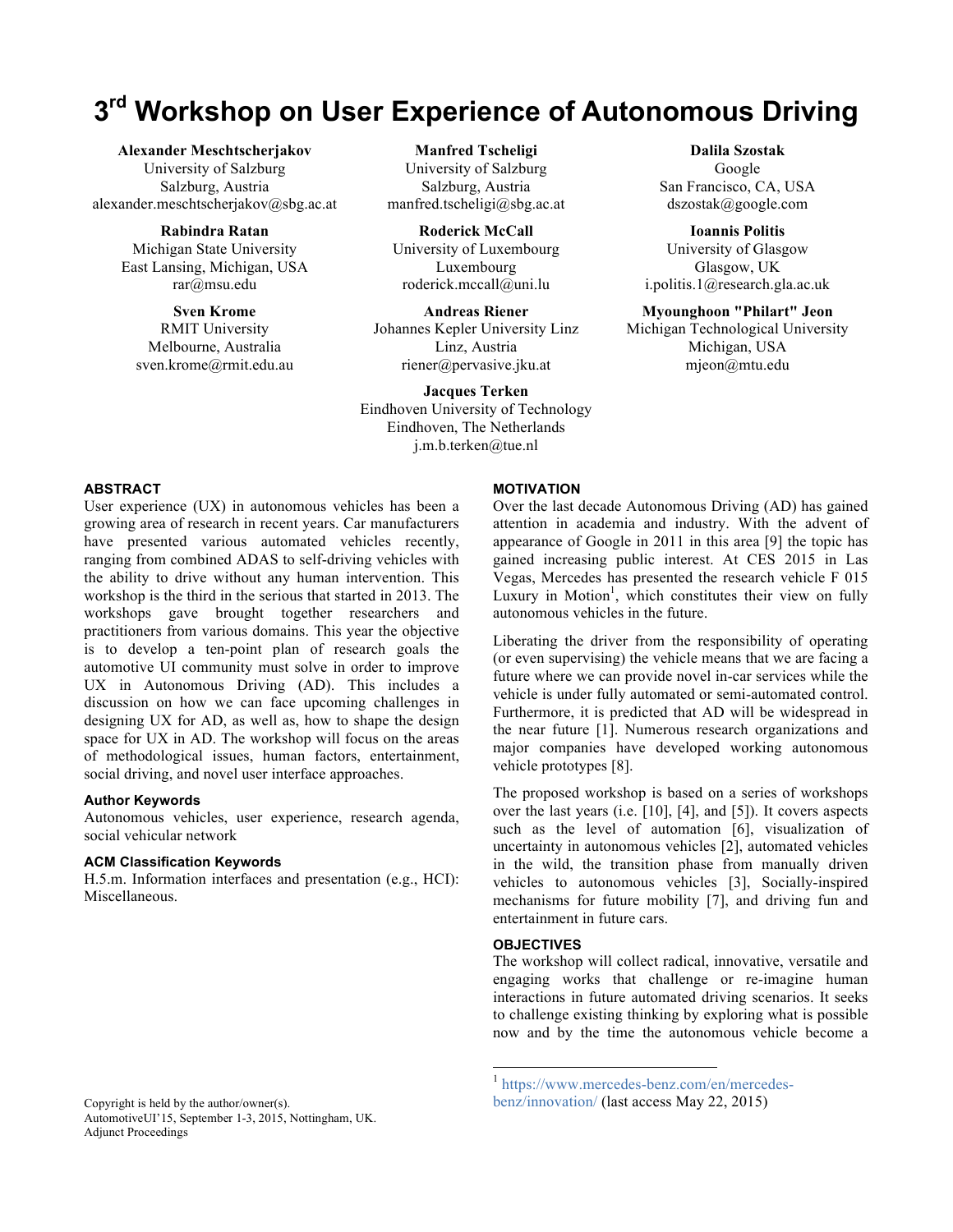standard feature of our roads. Participants will be encouraged to suggest new concepts. Experiential works and hands-on demonstration are especially encouraged. The workshop is an opportunity to re-shape the conversation of automobile technology and explore new ways of thinking.

Topics of interest include (but are not limited to):

- Driver and passenger interaction with (semi-) autonomous vehicles (e.g., What will the role of driver and passenger be in this new paradigm?)
- Driver situational awareness in autonomous vehicles (e.g., How much context information does the driver need to be aware of in order to be able to take over control?)
- Handover situations between drivers and automated vehicles (e.g., How to effectively inform drivers about handovers? How to share control between car and driver? How to deal with passive fatigue?)
- User experience factors relevant for autonomous driving (e.g., How will autonomous vehicles influence UX factors such as acceptance, trust, complacency, driving fun, etc.?)
- Novel user interface approaches including natural and gaze interaction, subliminal information, and brain computer interfaces (e.g., How can utilize new UI approaches to foster seamless interaction between the driver and the autonomous vehicle?)
- Multimodal driver information displays and how they differ from non-autonomous modes (e.g., What type of information is relevant / irrelevant to an autonomous car driver or passenger?)
- Increase of workload due to additional monitoring tasks of autonomous vehicles (e.g., How to reduce mental workload for monitoring tasks?)
- Accessibility for elderly and people with impairments (e.g., How can we ensure that elderly are able to use the advantages of AD?)
- Experience studies in the lab and in the field with autonomous vehicles (e.g., What prerequisites do we need to conduct user studies in the lab and the field?)
- Study and evaluation methods for autonomous driving (e.g., Do we need new methods for AD evaluation?)
- Entertainment and learning for drivers and passengers in autonomous vehicles, as well as gamification approaches (e.g., How can we fight deskilling of drivers?)
- Ethical issues of autonomous driving (e.g., Which ethical issues arise when conducting user tests with autonomous vehicles? Which ethical issues arise for UI designers and researchers?)
- Security issues of autonomous vehicles (e.g., How do we address vehicle hacking dangers?)
- Standardization among automakers (e.g., How can we safeguard standardized behavior in algorithms for selfdriving vehicles?)
- Interaction of autonomous vehicles with vulnerable road users (VRU's) (e.g., Which communication/negotiation strategies between autonomous vehicles and nontechnology equipped humans do we need to design?)

## **PROPOSAL FOR THE SCHEDULE**

## **Before the workshop**

To attract as many participants as possible, we will provide information via multiple channels. We will set up a workshop website to publicize the workshop details and call for papers (CfP). The CfP will also be distributed electronically via the official AutoUI channels diverse appropriate mailing lists. Workshop organizers will further personally invite researchers in the field to submit their works.

People interested in workshop participation have to submit a one to two page position paper in ACM SIGCHI twocolumn format. Workshop organizers will select the papers invited for short presentations at the workshop. We will also allow participation without submission.

## **During the workshop**

The workshop will cover a half day (4 hours). We will start the workshop by introducing its aims, objectives and structure. During the second part the participants who have submitted position papers will be invited to present their work. The final session will feature either one or more groups discussing identified topics of interest and the workshop will end with a summary including a ten-point plan for future areas of research within the field of autonomous driving UX.

### **After the workshop**

We will compile workshop adjunct proceedings (PDF) that will be circulated between workshop participants and published on the conference website (subject to participant agreement). Furthermore, a journal special issue and follow-up workshops at related conferences are planned.

### **OUTCOMES**

The outcome will be a community of people working in the area who have articulated a set of new research visions for the area of autonomous driving UX. Many of the authors already work together on projects and we expect the workshop to lead to further collaboration.

Building on the results of the previous workshops this workshop will develop a ten-point plan of research goals the automotive UI community must solve in order to improve UX in Autonomous Driving (AD). This includes a discussion on how we can face upcoming challenges in designing UX for AD, as well as, how to shape the design space for UX in AD. Areas of focus include: methodological issues, human factors, entertainment, social driving, and novel user interface approaches.